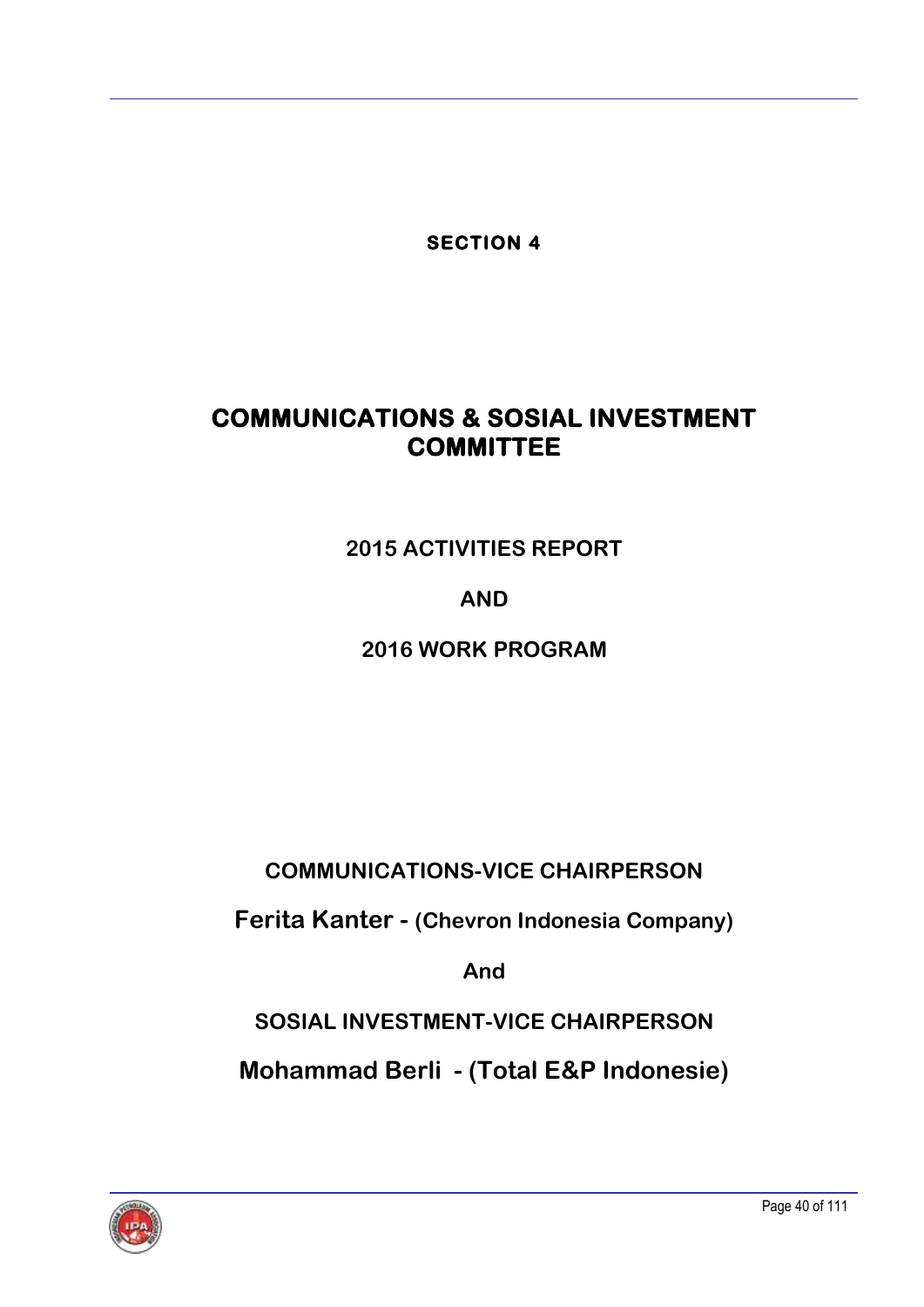# **COMMUNICATIONS & ENGAGEMENT SUB-COMMITTEE**

## **2015 Activities Report and 2016 Proposed Work Program**

| <b>POSITION</b>  | <b>NO</b>      | <b>NAME</b>        | <b>COMPANY</b>            |  |
|------------------|----------------|--------------------|---------------------------|--|
| Vice-Chairperson | 1              | Ferita Kanter      | Chevron Indonesia Company |  |
| <b>Members</b>   | 2              | Mahal Mark Rivero  | IPA                       |  |
|                  | 3              | Michael Putrawenas | Shell Upstream Indonesia  |  |
|                  | $\overline{4}$ | Adra Janitra       | ConocoPhillips Indonesia  |  |
|                  | 5              | Eri Sistiana       | Chevron Indonesia Company |  |
|                  | 6              | Rizka Laksmi       | ExxonMobil Indonesia      |  |
|                  | 7              | Adelina Novianti   | Repsol                    |  |
|                  | 8              | Eka Soerono        | <b>PHE Nunukan</b>        |  |

## **COMMITTEE MEMBERS:**

# **KEY ACTIVITIES IN 2015**

Activity of the committee in 2015 is the continuation of direction set forth in 2014, as below:

#### **Issues Advocacy**

- Collaborate with IPA's Special Task Force on New Oil and Gas law in meeting related GoI stakeholders such as: Minister of Energy and Mineral Resources, Sudirman Said and his senior staffs on October 9, 2015.
- Collaborate with Finance and Tax Committee on PMK 218 in meeting Senior EMR official, Ego Syahrial on October 27, 2015.
- Collaborate with LNG & Gas Committee on Gas Aggragator issue.
- Provide talking points for IPA Board in engaging high-level government officials.

## **Engagement and Communications with Goverments and Institutions**

– Engagement with Coordinating Minister with Economic Affairs, Coordinating Minister for Maritime Affairs, Act. KPK Chairman, Minister of Finance, Chairman of Commission VII DPR, Chairman of Oil and Gas Governance Reform Team, Chairman of National Exploration Committee, Director General of Oil and Gas, Chairman of SKKMIGAS, State Secretary Office to facilitate discussion with IPA Board and in conjunction with 39th IPA Convention and Exhibition 2015.

#### **Media Relations and Educations**

- Collaborate with 39th IPA Convention and Exhibition Communication Committee to prepare press release and other media material.
- Collaborate with Social and Investment Committee in preparing press release to expose 2015 IPA Social Investment Program.
- Conducted 2 media visits, where IPA BoD meets Chief Editor and editorial team of 2 national media: Kompas and the Jakarta Post

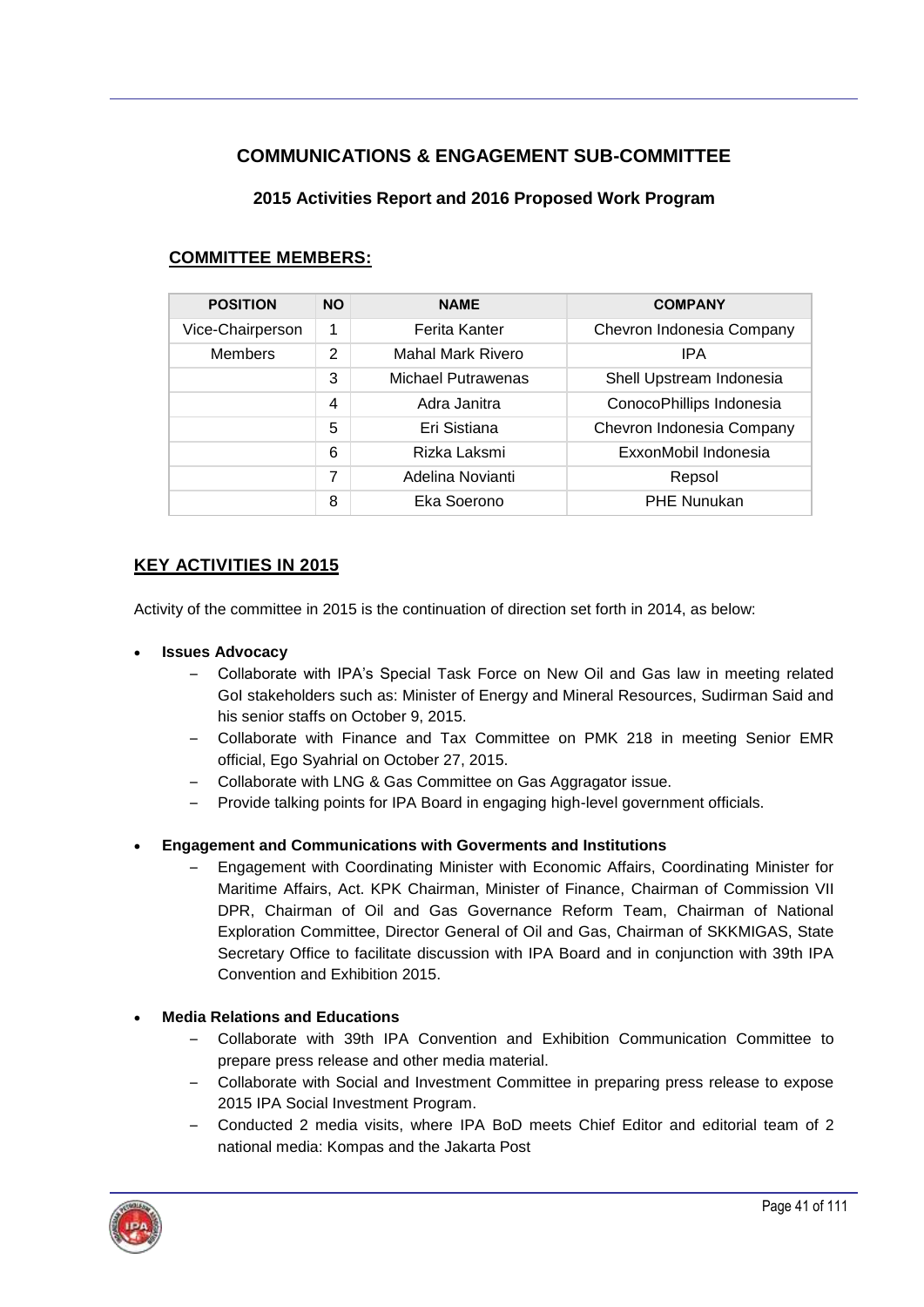- Provide talking points for IPA Board engagement with the media: IPA Breaking the fast event.
- Support the preparation of various IPA's press releases
- **Supporting the 39th IPA Convention & Exhibition:**
	- Support the Publicity and Marketing Sub-committees in preparing, and reviewing communication materials: advertorial, press releases, targeted marketing, etc.
	- Support Plenary Committee in securing meeting/appointment with Plenary Speakers (including senior high ranking government officials).

# **2016 FOCUS AREA**

In 2016, we expect the new Oil and Gas Law to be discussed intensively - alongside multiple other regulatory issues (gas aggregator, PSC extension, tax issues, GR 79 etc.). Therefore, it is crucial for the IPA to be perceived as advocating the interest of the country as well as the industry. A proactive advocacy will only be successfull if the IPA reputation warrants the trust from the key stakeholders including media and public at large.

In the effort to build and maintain the trust, Communications & Engagement Sub-Committee will execute programs within the following focus area:

#### **Government & Institution Engagement and Issue Management**

- Regular engagement the expanding stakeholders, beyond MoMR and SKK Migas
- IPA Board Breakfast meeting with influential leaders and experts
- Provide update on political dynamic to IPA Board
- Provide talking points for IPA Board in meeting with High-Ranking Government Officials.
- Proactively proposes IPA's recommendation/position to government
- Collaborate with RAC, F&T and other committee to help resolve industry issues.
- Explore potential institutions within and outside oil and gas sector for public awareness and joint advocacy purposes.

#### **Public and Media Engagement**

- Conduct IPA/oil and gas industry reputation audit
- Conduct media mapping to identify effective media engagement
- Balanced information about the industry by providing positive narrative through op-ed, advetorial and selected interviews.
- Media Engagement and Educations
- Increasing public awareness through series of popular publications
- Develop strategic partnership with select media
- Activate social media engagement
- Expose IPA Social Investment Program
- Expose 40th IPA Convention and Exhibition.

#### **Internal Communications**

- Member engagement and services, not only Company member.
- Information management
- Improvement of IPA's website and Newsletter
- Provide IPA Circular announcement

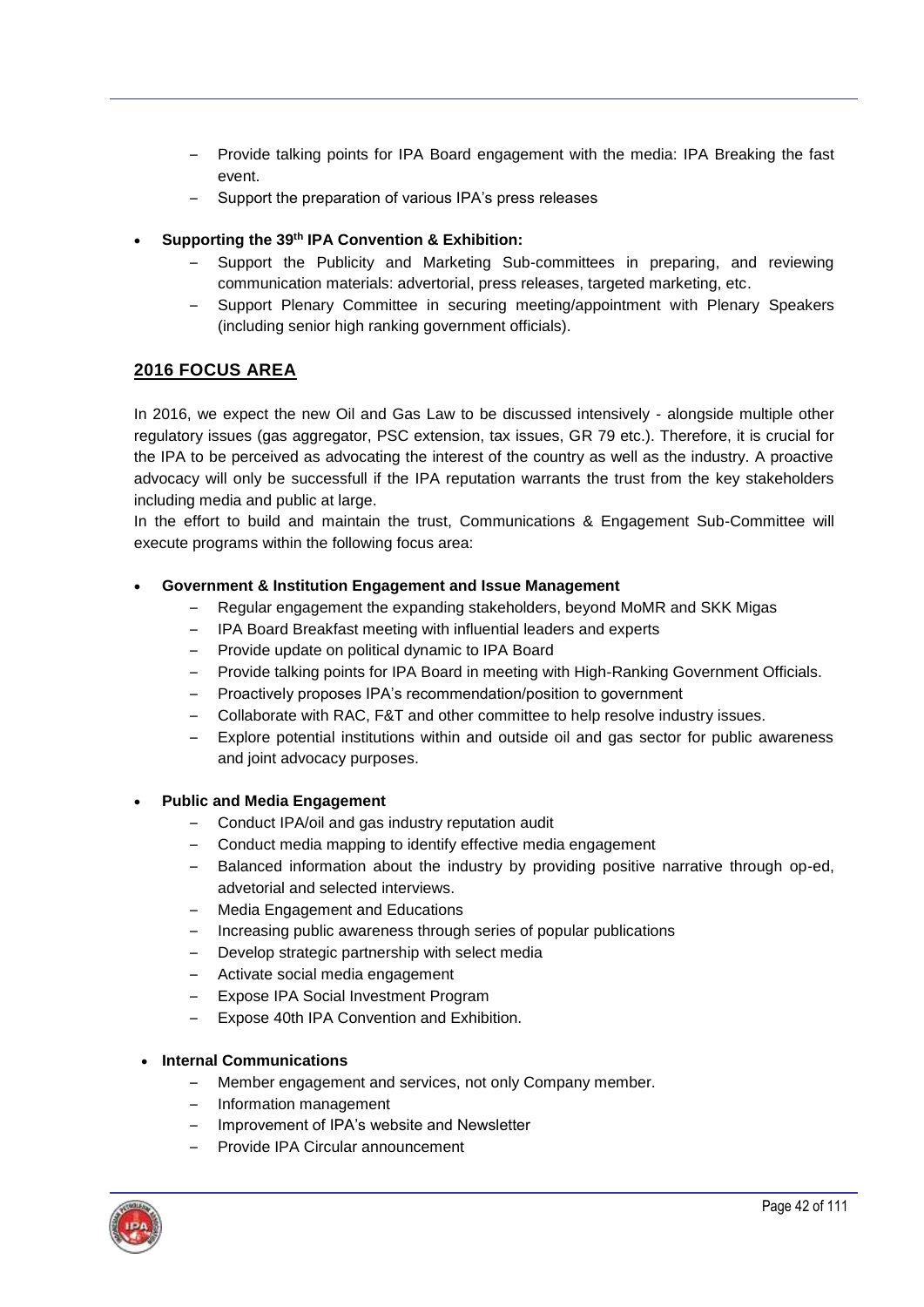# **SOCIAL INVESTMENT & PARTNERSHIP SUB - COMMITTEE**

# **2015 Activities Report and 2016 Proposed Work Program**

| <b>POSITION</b> | N <sub>0</sub> | <b>NAME</b>           | <b>COMPANY</b>                                                                                                        |  |
|-----------------|----------------|-----------------------|-----------------------------------------------------------------------------------------------------------------------|--|
| Vice-Chair      | 1              | Mohammad Berli        | Total E&P Indonesie<br>Statoil Indonesia<br>PT Medco E&P Indonesia<br>ConocoPhillips Indonesia<br>Total E&P Indonesie |  |
| <b>Members</b>  | 2              | Wawan Koswara         |                                                                                                                       |  |
|                 | 3              | Aldi Muhammad Alizar  |                                                                                                                       |  |
|                 | 4              | M. Adjie Suryaningrat |                                                                                                                       |  |
|                 | 5              | Miko Asih Soenarsih   |                                                                                                                       |  |
|                 | 6              | Puri Meinari          | <b>INPEX Corporation</b>                                                                                              |  |
|                 | 7              | Hidayat Al-Hamid      | <b>BP</b> Indonesia                                                                                                   |  |

## **COMMITTEE MEMBERS:**

#### **VISION & MISSION**

IPA has established a Social Investment & Partnership (SI&P) Committee with a vision to promote oil and gas industry and contribute to improving social condition where it's present in particular at Jakarta city & its surroundings.

The general framework of the Social Investment & Partnership Programs:



## **KEY ACTIVITIES IN 2015**

Below are 2015 key events of Social Investment & Partnership Committee:

 April : Support IPA EducAid Emerging Universities Programs in Indonesia The Education Support Project was given in kind among other things; infrastructure (class room construction), equipments (medical, computer and drilling laboratories, library support, books and computers) with a total amount IDR 1,769,726,300.

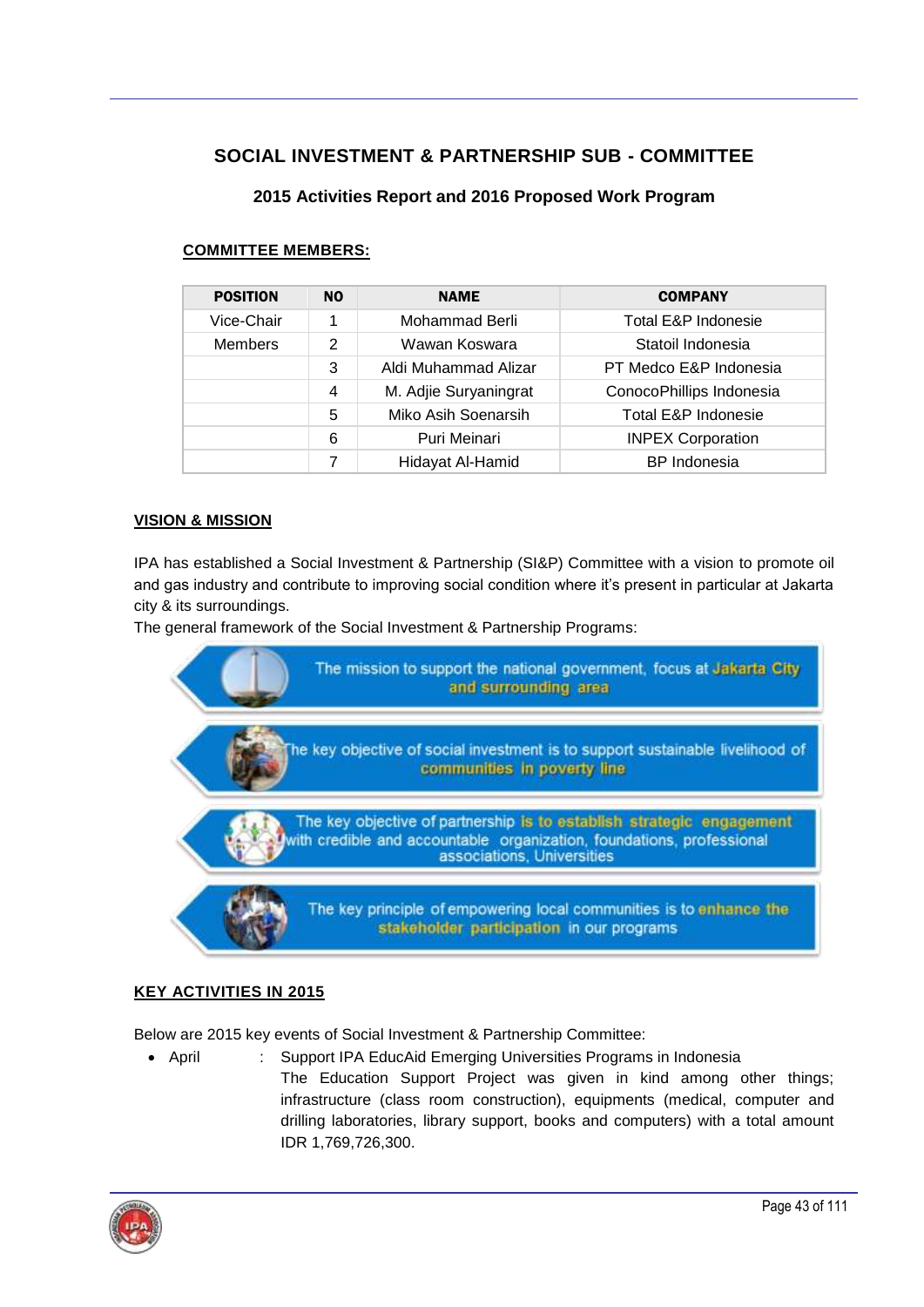| The beneficiaries are 9 universities located in Aceh, Jambi, South Sumatera,                                  |
|---------------------------------------------------------------------------------------------------------------|
| East Kalimantan, Central Sulawesi, and Papua.                                                                 |
| : Mapping social programs of IPA and way forwards. Present social framework &                                 |
| SI programs to the Board of IPA                                                                               |
| : Identify and select social programs and method of engagement                                                |
| : Presentation of SI Programs to the Board of IPA                                                             |
| : Discuss contracts, budget and revise programs with SI partners. Finalization of<br>SI work program & budget |
|                                                                                                               |

• September : Presentation of SI Programs for the Board of IPA approval.

## **SIGNING COOPERATION AGREEMENT BETWEEN IPA – NGO'S On 15 September 2015**

SI&P Committee has engage with several qualified partners to implement SI Programs in 2015 :



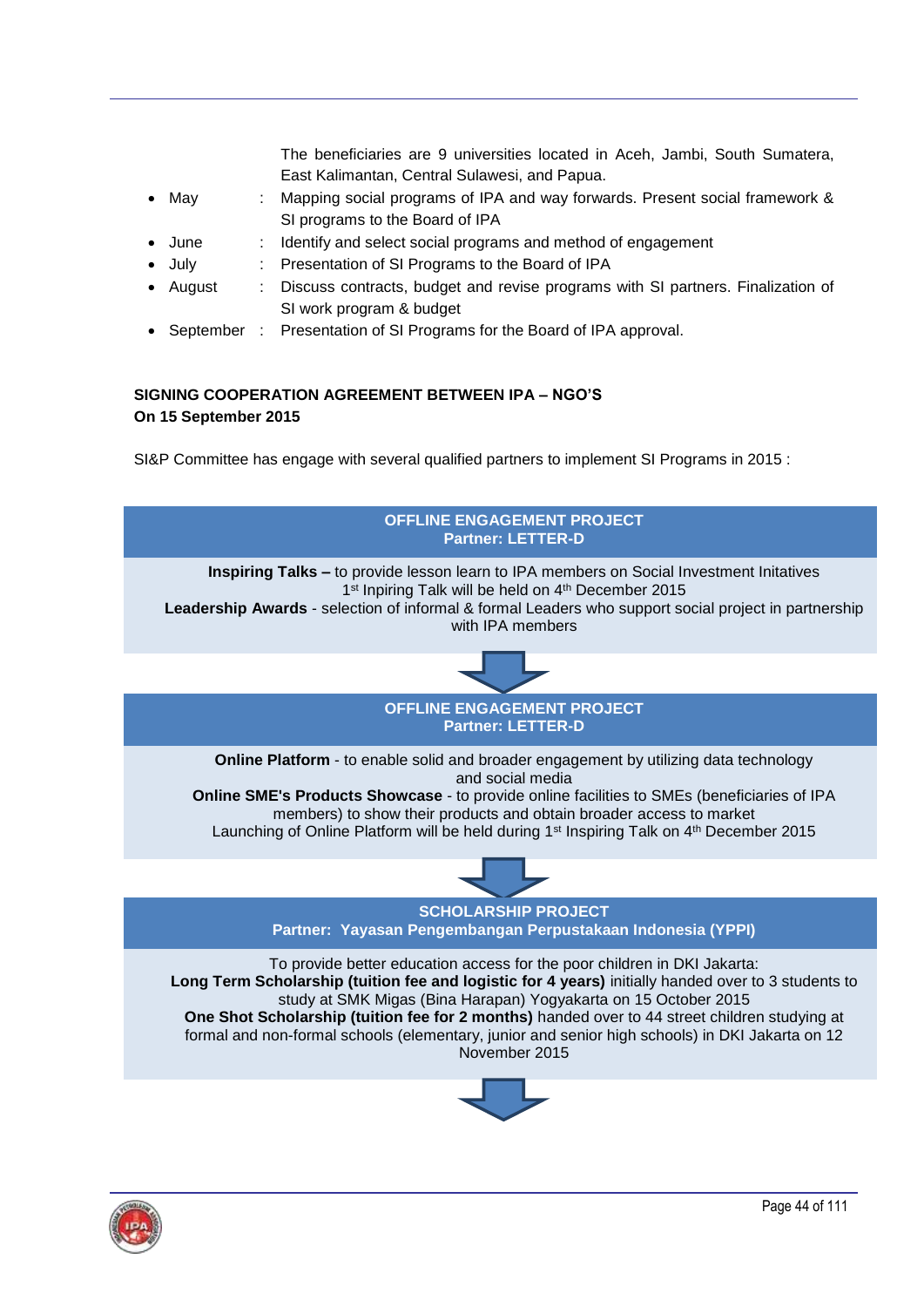## **DEVELOP LIBRARY & READING HABIT Partner: Yayasan Pengembangan Perpustakaan Indonesia (YPPI)**

To improve student's reading habits and capacity building of librarians: **Renovate school's library, enrich book's collection and workshop for librarian** at 10 elementary schools in DKI Jakarta

Program launching and hand over of 1 unit proto-type library was held on 12 November 2015 The Library's project renovation is scheduled to be finished by mid December 2015



**Community based SHIPYARD toward sustainable livelihood in Thousand Islands Partner: Perkumpulan TELAPAK dan Nyok Bersih**

To develop "Galangan Rakyat Cerdas Indonesia" (community-based shipyard) as an opportunities to develop an economic development based on community ownership: Capacity Building Workshop on shipbuilding technology using steel material and shipyard management is being held from mid September - 2<sup>nd</sup> week of December 2015 Simbolic Hand ove of 1 unit boat to beneficiary (fishermen group from Untung Jawa Island) is scheduled on mid December 2015



**Healthy and smart children movement in DKI Jakarta Partner: Perhimpunan S.P.E.A.K. Indonesia and Nyok Bersih**

To create awarenes and change of children consumption behaviour ("Smart to choose their food") and waste management ("Smart to manage their waste/garbage") **Kick off Gerakan Kosumen Anak Cerdas Indonesia (G-KACI)** involving 150 participants (students & teachers) from 11 schools in DKI Jakarta was held on 12 November 2015, with series of competition and workshop on Healthy Nutrition Session, Garbage Management, Teacher Workshop and Proposal Making, speech competition and G-KACI Ambassador selection **5 schools** will be selected as beneficiaries of **G-KACI Pilot Project**

# **2016 PROPOSED WORK PROGRAM**

After monitoring the on-going programs, SI&P Committee has concluded to continue its partnership in implementing the existing SI programs in 2016 with estimated budget of IDR. 500.000.000,-.

In principal, in 2015, we were establishing a sustainability foundation of those social investment programs, which are:

- 1. Engagement platform, both online and offline, to enhance IPA outreach its members and nonmembers plus its beneficiaries;
- 2. Collaborative work platform with Partners:
	- a. Telapak Foundation, Bersih NYOK movement, Universitas Indonesia and Juragan Kapal (social enterprise) – investing in Appropriate technology platform for fisheries in Thousand Island
	- b. SPEAK Foundation and GEMASS movement inveting in initial awareness and select students' health champions.

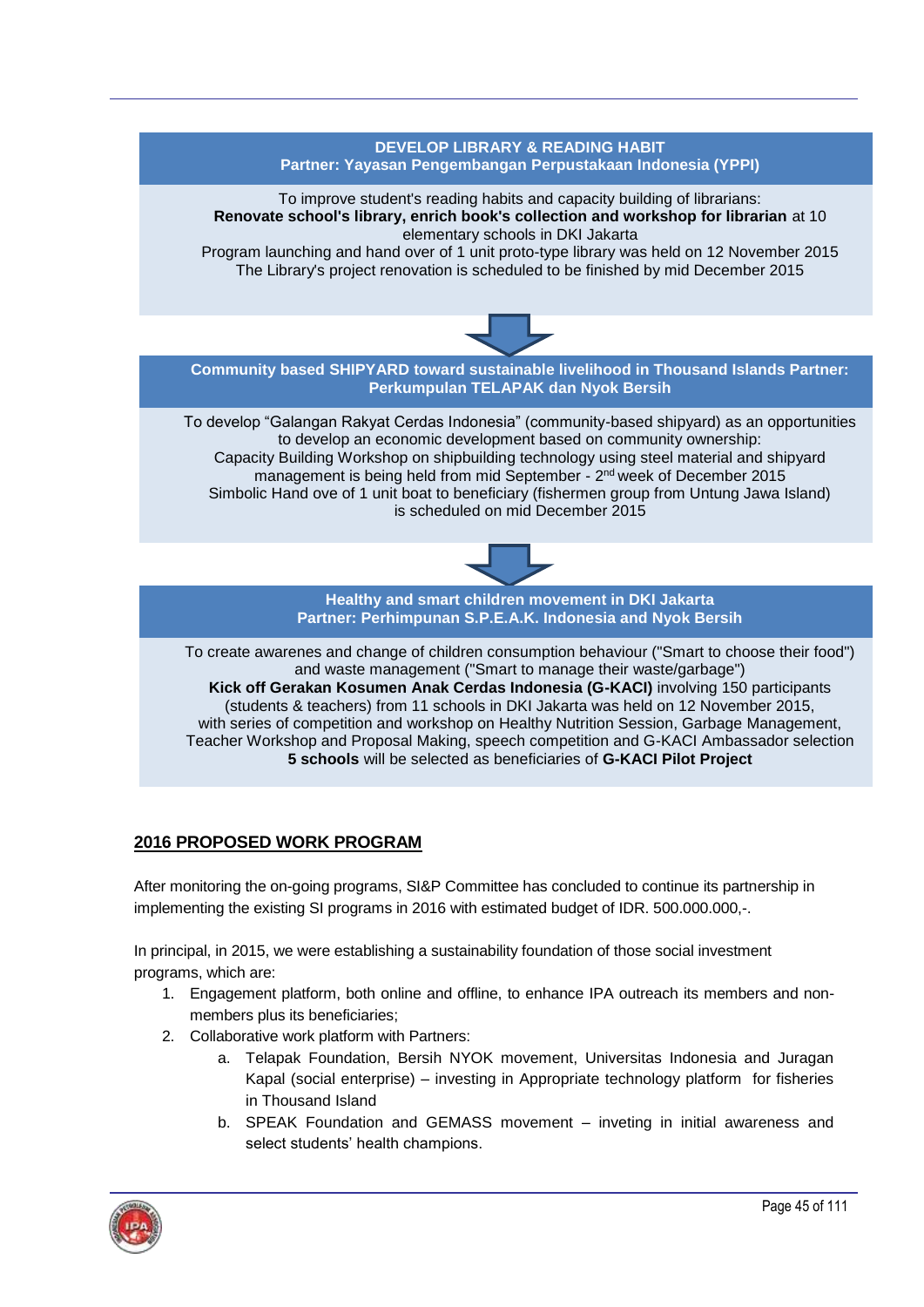SI Programs will focus more on the sustainability livelihood with several proposed programs: